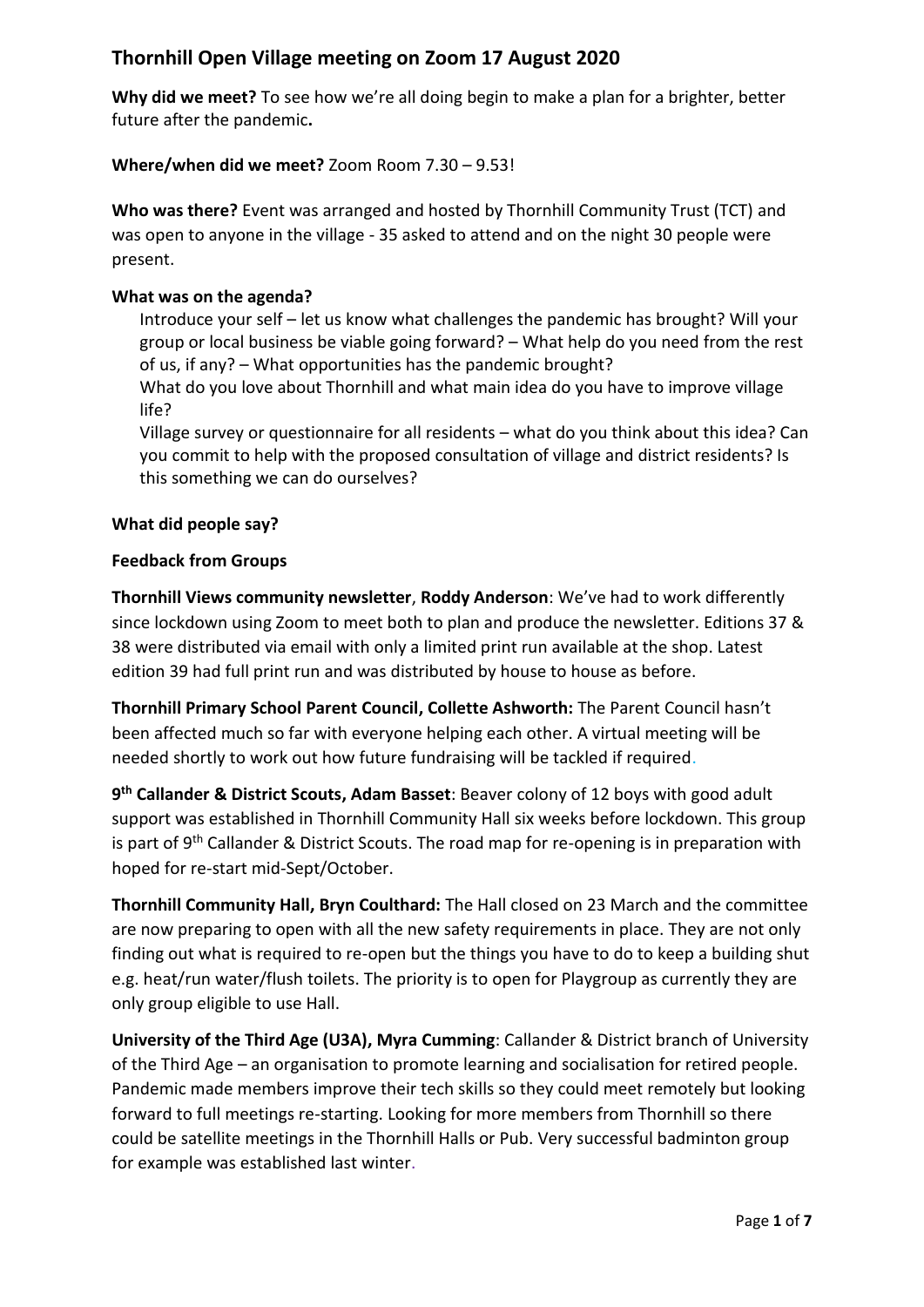**Lodge Blairhoyle 792, Duncan Kinloch**: Lodge Blairhoyle does not have many members living in Thornhill at present. However the Lodge has a long history of supporting groups such as Playgroup and the School with funds for projects. If any groups are currently in need of support they are encouraged to drop a letter into the Lodge or contact Duncan on [duncan.kinloch@hotmail.com](mailto:duncan.kinloch@hotmail.com) and they will see what they can do.

**Norrieston Parish Church, Reverend Ellen Larson Davidson**: Last service in Thornhill was on 22 March, Mothering Sunday and they are currently filing all the necessary paperwork to begin re-opening. Zoom worship and bible study sessions arranged during lockdown with Ellen supporting parishioners to make connections via the internet. Trying to establish virtual T'N'Chat sessions with small groups. Ellen is able to refer to Start Up Stirling for those who may benefit from food parcels.

**Paths Group, Alison Wallis on behalf of Gary Richardson**: Traffic in Main Street needs to be managed differently with a 20 mile an hour zone and other creative solutions to improve flow and safety.

**Thornhill Village Help, Laura Williamson**: Thornhill village help has a pool of 30 volunteers. They did shopping for elderly residents at the height of the lockdown but that has stopped now since things have eased. They have kept the Old Phone Box stocked with store cupboard items, personal care thanks to a grant from Stirling Council and donations from the public. It has been well used throughout. There has also been a book and toy box for people to access. She wondered how long we will need to keep this community cupboard going and is happy to continue as long as there is a need. The Phone box currently needs cleaned up.

**Thornhill Community Website, Alison Wallis:** Alison described Thornhill as a swan with a lot more going on below the surface. Thornhill community website is not just for TCT but for all groups to use as a way of sharing what they are doing. It is hoped more groups will use the community calendar for example.

**Community Council, Elaine Young**: The CC has not been meeting due to Covid 19 and members have not been willing to meet via Zoom for example. They have been receiving emails and are aware of attending to pressing matters such as the 20 mph speed limit and other street management plans to improve safety and traffic flow which were underway before lockdown. They are due to have an AGM by September.

**North Common Trust, Elaine Young:** The North Common has been well used during lockdown but complaints have been received about insensitive cutting regime in the area. As many of North Common Trustees have been shielding a meeting has not been possible and so matters such as urgent drainage repairs have not been actioned.

**West Moss-side Farm, Kate Sankey**: Lockdown meant there were more people cycling and walking on the road down to West Mossside than normally also being part of the Thornhill Village Help group meant she got to know many more people in the village than before. The reduction in traffic made it easier to build more connections with the village. Re-opened for business in mid - July with 2 instead of 3 yurts and now very busy as people are desperate to get away for a break.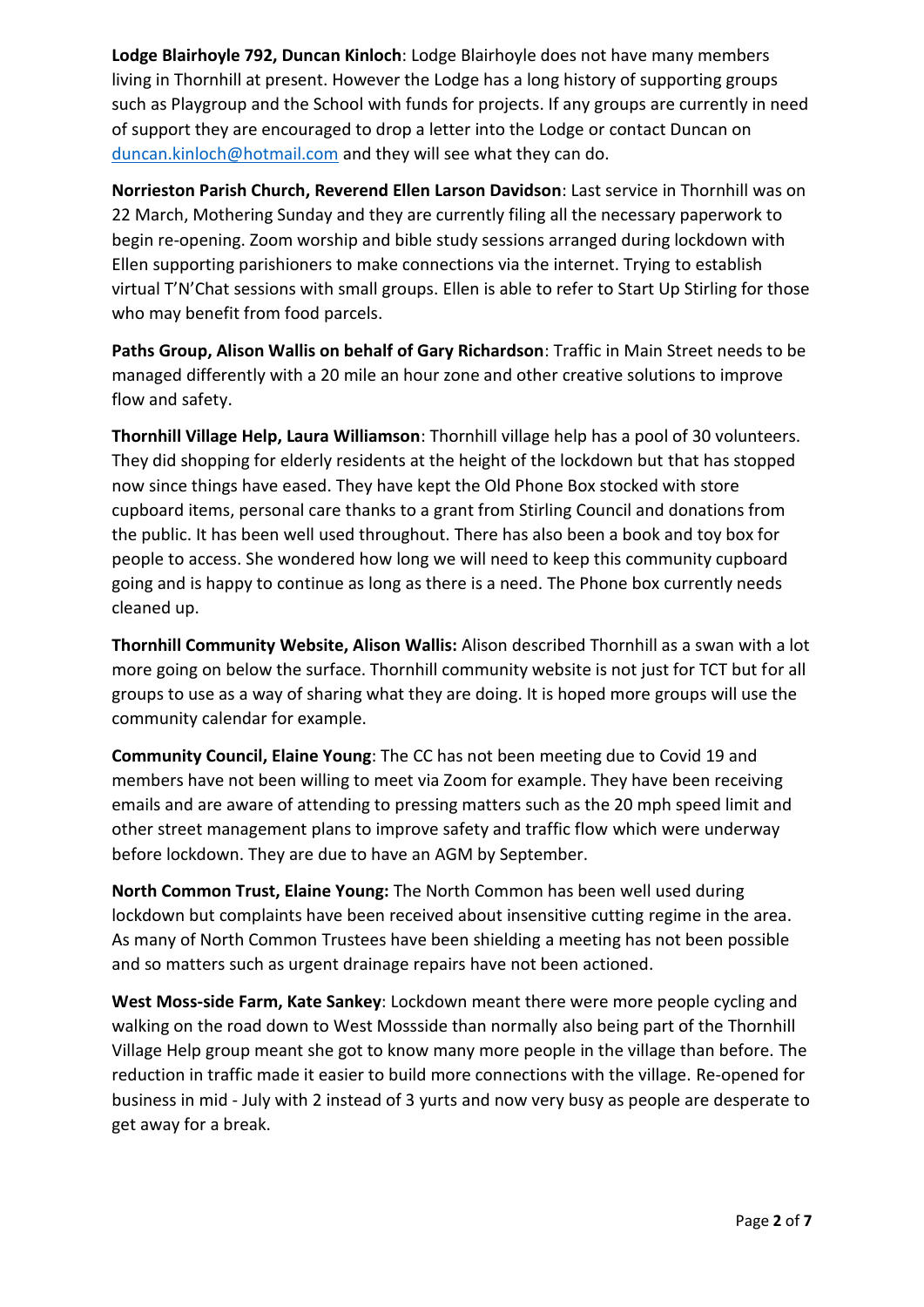**Thornhill Community Trust, Kate Anderson**: Opportunity to collaborate differently – joint AGMs and Village Meeting tonight. As the Thornhill Community Action Plan is now some years out of date this seems the right time to reach out to others along the same lines as before.

I**ndividual contributions:** Everyone had a chance to speak at the meeting. To help capture the wide range of comments that were made they were matched against the topics found in the Scottish Government's Place Standard Tool. This provides a simple framework to structure conversations about both the physical and social elements of a place. A count was made at the end of the meeting of how often a topic was raised and totals summarised in the graph below. This is not the classical use of the tool but helps provide a snapshot of what was being raised at the meeting.



**The full descriptor of each topic is shown in italics below and some more detail of what was said at the meeting is recorded here.**

**Moving around** – (*Walking and cycling are good for our health and the environment. Pleasant and safe routes can encourage walking and cycling.)*

Paths and safe walking and cycling routes were mentioned 9 times and the contrast between the open roads of lockdown versus the concern about using those same roads now was raised repeatedly.

"Being here during the day and at weekends gave us more opportunity to enjoy walks in the small friendly community always with someone to talk to."

"Fighting a battle to get a footpath into the village"

**Public transport** – *Access to an affordable, reliable and well-connected public transport service is important for all communities. Good public transport encourages people to get around in ways that are better for the environment.*

Accessing the bus service from outside the village on a safe path and a suitable stopping point for service busses were mentioned.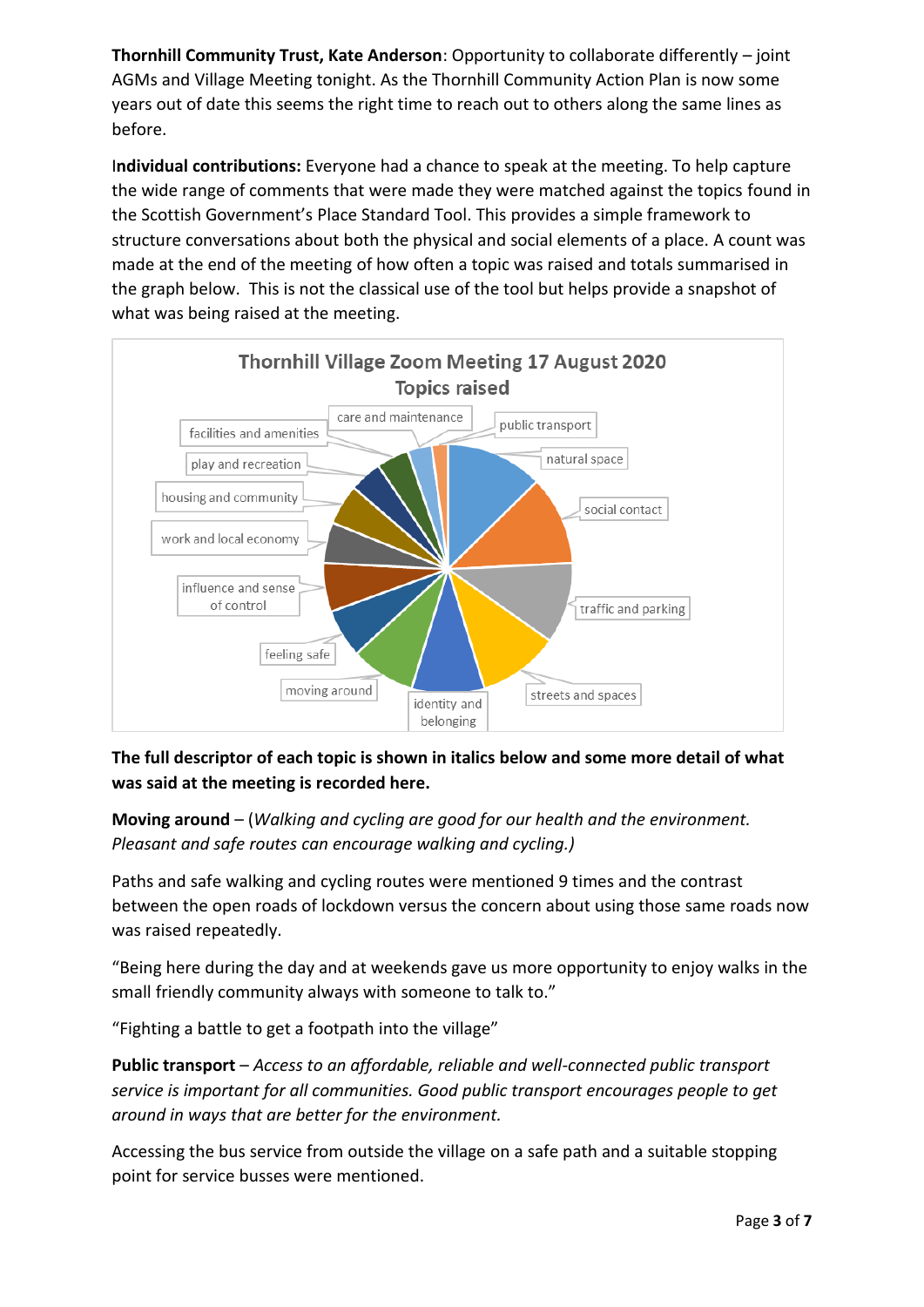**Traffic and parking**: *- Too much traffic can cause problems for people who live in, work in, or visit an area. Traffic and parking arrangements that allow people to move around safely can help people to get the most out of a place.*

Traffic was mentioned 10 times with concerns about speed of traffic, congestion in Main Street and safety for cyclists and pedestrians, especially children using village streets and routes into the village from outlying hamlets.

"Encouraging safe routes from the extremities of the village into the village is really important on many levels. Maybe these can be informally created with support of the local land owners?"

"The B822 should be designated as a safe walking route to Flanders Moss with safe sharing of road space."

"People first, highways second"

A suggestion was made to develop a Thornhill Car Club.

**Streets and spaces** – (*Buildings, landmarks, greenery, views and natural landscape can all help to create an attractive, distinctive place that people enjoy. These features can also help people to find their way around.)*

This topic was raised 10 times in terms of appreciating the village's place in the natural landscape.

**Natural space** - *(Natural space includes parks and woodlands, fields, streams and rivers, green space alongside paths and roads, and tree-lined streets. These can be good for wildlife, improve air quality and benefit our health and wellbeing)*

Natural space was mentioned 13 times with both a keen appreciation of what the village offers.

"I love the birdlife and the sunsets"

"The open space was very beneficial to me in lockdown."

**Play and recreation** – *(Good places encourage children to play and allow adults to enjoy leisure and sporting activities. Opportunities for play and recreation can improve the quality of our lives and our health).*

Play and recreation was mentioned 5 times but as restrictions due to the pandemic continue these have been curtailed

"Could we have bowling green in Thornhill?"

"Could we have a Gala week with more range of activities for whole community rather than just one day for children?"

**Facilities and amenities** – (*Facilities and amenities are the things that we need to live and enjoy life. This can include shops, schools, nurseries, libraries, GP surgeries and places to eat, drink and meet friends. Access to facilities and amenities is important to support healthy, fulfilling lives.)*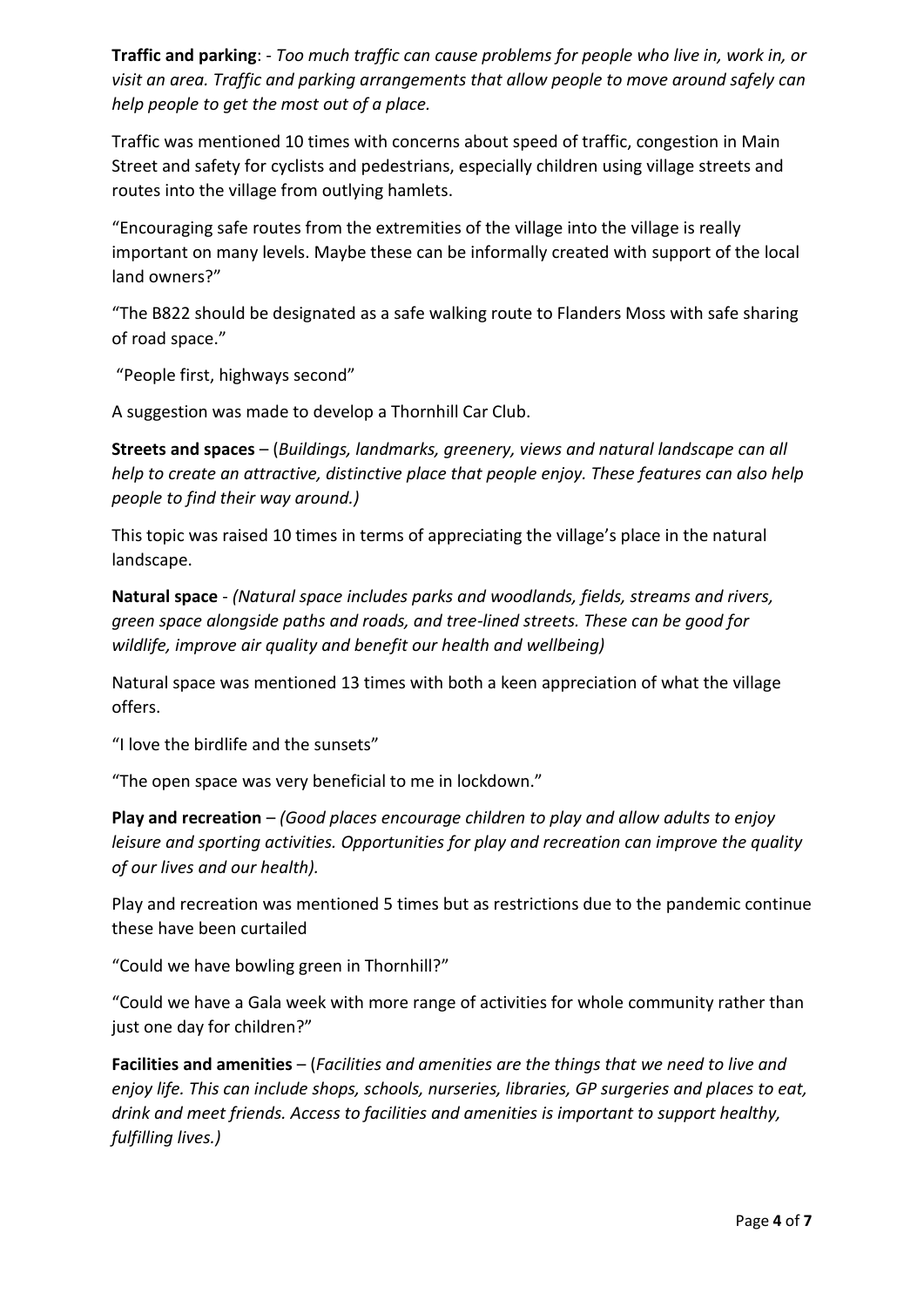Facilities mentioned 5 times with concerns raised about poor rural Broadband affecting our capacity to make connections at this time.

"Unreliable Broadband has meant some hiccoughs in the Zoom worship and bible study sessions arranged during lockdown."

Thornhill Community website has proved to be really useful source of information and was commended to others - <https://thornhillstirling.org/>

There was appreciation of groups like Toddlers & Playgroup, PO van, Village Store.

**Work and local economy** – *(Good-quality work offers important benefits through income, activity, social contact, sense of identity and job satisfaction. A thriving local economy can provide work opportunities and help create lively places where people want to spend time)*

Work and economy mentioned 5 times with reference to home working and needs of home workers to make contact outside of the home raised several times.

**Housing and community** – (*The homes that are available locally will affect who lives in an area and how a place looks and feels. Good places have a mix of quality homes for families and people of different ages and incomes)*

5 mentions were made of housing especially in relation to the proposals from Dunsire & partners.

Concerns were raised that 70 houses would be too many for the infrastructure of the village to support. Comment was made that areas in the village are already zoned for housing but remain undeveloped.

**Social contact** – (*Feeling isolated can be damaging to our health and wellbeing. Good places provide a variety of spaces to meet and spend time with others.)*

This was mentioned 11 times with comment about the friendliness of the community and always someone to speak to in the shop or on the street. However the lack of possibility to meet up due to pandemic was noted and a suggestion made that outdoor seating areas need to be increased to allow people to meet but outside socially distanced.

Concern about elderly lonely in the village and hopes activities such as T'N'Chat can begin soon.

Concern raised that there are no places for teenagers to congregate in a dry shelter.

Set up a lunch club/home workers hub in Thornhill for home workers to have a social meet up.

**Identity and belonging** - *(How a place looks, its history and what other people think of the place can affect how we feel. A strong local identity can help us feel pride in our place, our community and in ourselves as a result.)*

Identity and belonging was mentioned 9 times especially in relation to community spirit and welcome.

The pandemic has meant people have spent more time in the village and so we must exploit and build on that sense of belonging.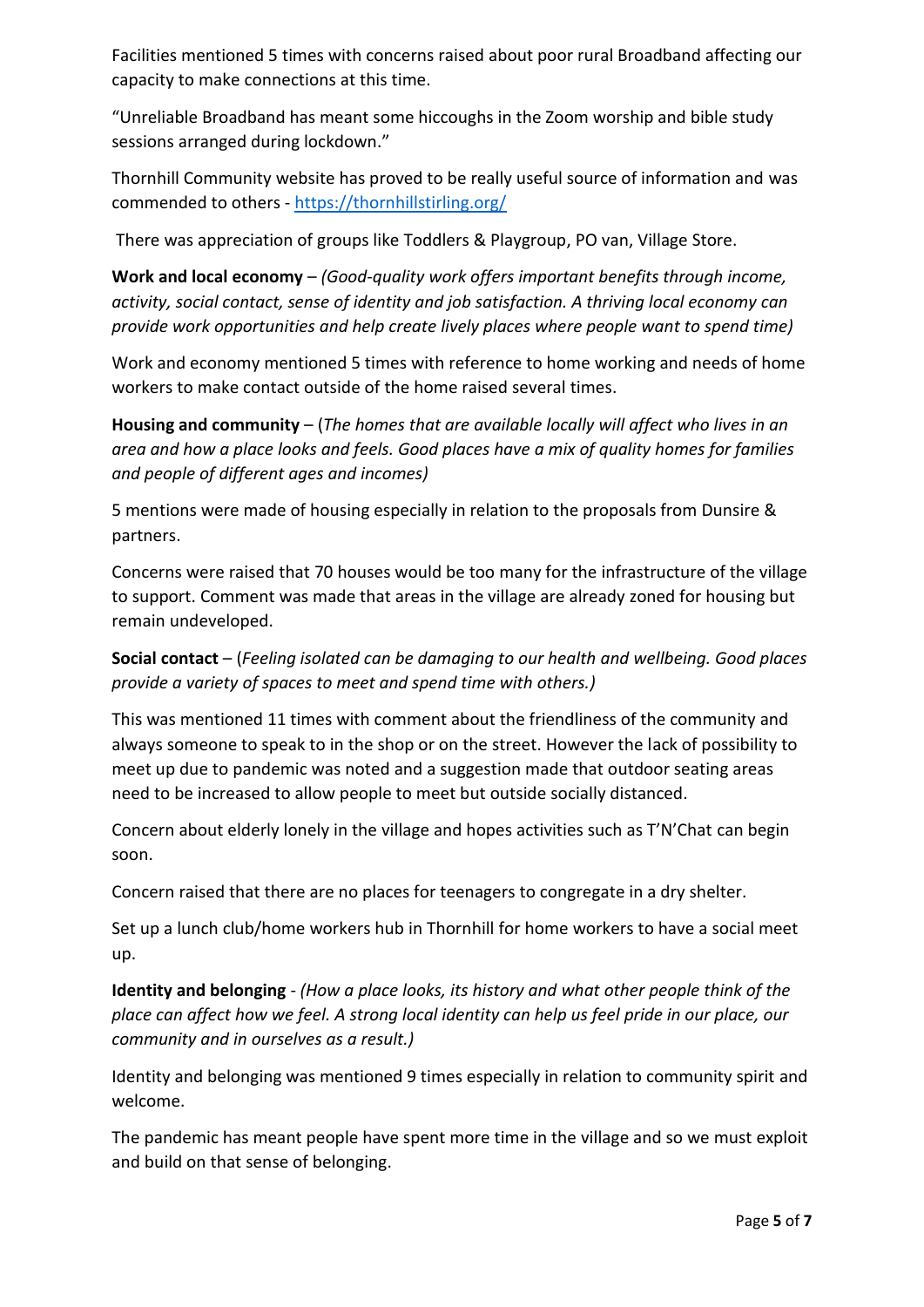Should we make Thornhill famous for something – Cycle friendly village?

**Feeling safe** – (*How safe a place feels can affect people's wellbeing and how they spend their time in the place. Well-designed places can help make places feel safer and reduce crime and antisocial behaviour.)*

This topic was mentioned 5 times and all negatively in relation to road traffic.

**Care and maintenance** – *(Do I feel able to take part in decisions and help change things for the better?)*

This was mentioned 3 times as a concern that more members of the community are needed to need to help maintain local assets. It was felt more members of the community are required to help with the upkeep of assets such as the North and South Commons and the paths network to ensure they remain available for all.

Also that as the CC is not currently meeting there is no forum to raise issues with the way Stirling Council is looking after areas such as the South Common.

"Toilets need smartened up – outside doesn't reflect facilities within"

**Influence and sense of control** – *(Do I feel able to take part in decisions and help change things for the better?)*

There were several concerns raised that as the Community Council had not been meeting important representation of village matters to Stirling Council was not being made.

"Rural communities must adapt and change."

"Change shouldn't be imposed on a community"

"It's important the community decides its own future rather than waiting for things to happen."

#### **Village Survey**

Consensus at the meeting was that a village survey was a good idea however there were several considered comments about the process and delivery of the survey.

The main themes were:

- 1. Establish a clear purpose for the survey and what we want to achieve from it.
- 2. Clarity and transparency of delivery and results.
- 3. Involve a representative focus group/reference group to develop content.
- 4. Consider various methods to avoid missing people we need to seek the views of the silent majority
- 5. To be completed anonymously but with an option to add your contact details
- 6. Make use of existing assets ie community spirit & Thornhill Views.
- 7. Thornhill Community Hall requested "As there is some uncertainty about what new normal looks like the Hall is looking for feedback about when/how people would see themselves using the Hall again. Would be good if questions about Hall usage appeared in the in survey."